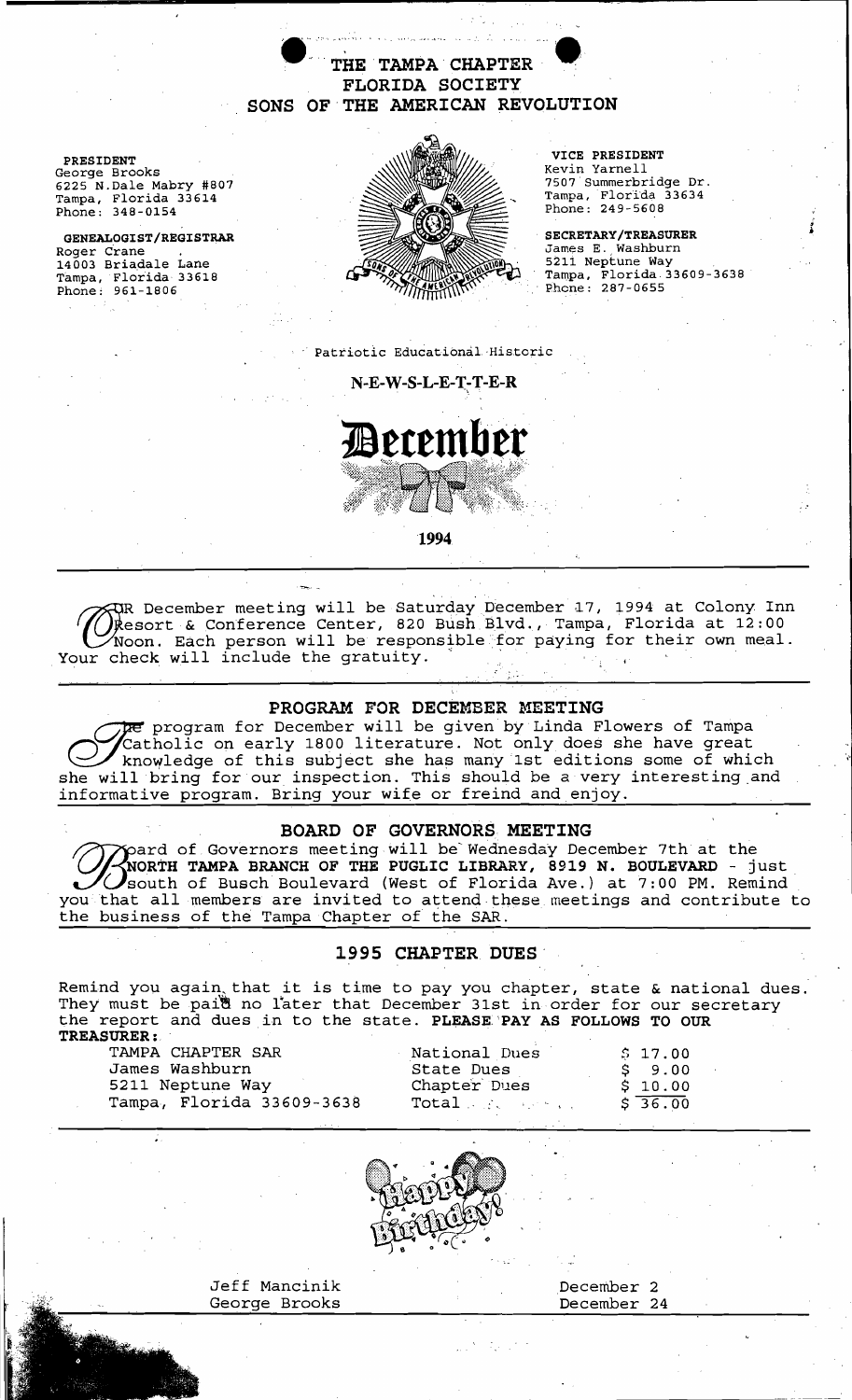### TAMPA CHAPTER SAR

## MINUTES OF THE REGULAR MEETING HELD NOVEMBER 19, 1994 AT THE COLONY HOTEL & CONFERENCE CENTER, EAST BUSH BOULEVARD, TAMPA, FLORIDA

 $\gamma_{\rm e}$   $\sim$   $^{\circ}$ 

".,

. , ;

. - ' ... ,\_.".

35.300

 $\mathcal{P}_{\mathcal{P}}$  .

In the absence of President George Brooks, Vice President Kevin Yarnell called the meeting to order at 12:05 PM.

Chaplain Larry Huntley Secretary Jim Washburn gave the invocation.

The Pledge of allegiance to the Flag and SAR pledge were led by VP Yarnell.

He also introduced the guests present: Mrs. Margaret McGee. Mrs. Fimi Richie: ROTC Cadet Neal Huneycutt from Hillsborough High School unit. Dr. Vance Jennings, Mr. Calvin Martin and Lt. Col. Thomas McInnes who would present the program for this meeting. Mrs. Arline Rising came in a few minutes later with Compatriot Russ.

To accommodate Col. McInnes busy schedule of the day, the Chapter changed its usual sequence of events to have him present his program before any of the Chapter business agenda.

So not only did he present the program, but he did so in full regalia of what he later identified as of the Clan Douglas. It didn't. seem to concern the Compatriots that it was in loyalist colors. In questioning following his program he maintained the tradition of not identifying what a Scotsman wears under his kilt. Col McInnes is in charge of the ROTC program at Hillsborough High School, which is known as the oldest ROTC program in Florida.

His program, complete with chart for illustration, was regarding the battle at Moore's Creek Bridge, N.C., February 1776. It was the first significant early victory for the Patriots in the Revolution. In the battle, the Patriots were trying to block a force of Loyalists trying to reach English forces at Wilmington, N.C.. The Patriots lured the Loyalists (Mostly Scotsmen in kilts) to charge the bridge over Moore's Creek from which the Patriots had removed the planking and had greased what was left. This was a complete disaster for the Loyalists and it dampened Loyalist activity n the south for years to come. In addition, the Patriots captured many supplies including a bonanza of 1,500 pounds of sterling.

This was and excellent program and called for a good number of questions and remarks by the listeners.

Upon being presented with a certificate of appreciation by the Chapter for the program, Col. McInnes expressed his appreciation of the support given the ROTC program over the years by the SARs.

Following lunch the Chapter proceeded to its agenda.

The minutes of the last meeting were approved as printed in the November newsletter.<br>
Secretary/Treasurer Jim Washburn reported:<br>
1. That he has received the annual reporting forms from the State Secretary. The dead

- 1. That he has received the annual reporting forms from the State Secretary. The deadline of reporting to the State Secretary is February 15th so members are urged to send their 1995 dues to him before January 1st.
- 2. Nothing has been received from the WWII Memorial Committee as to the information it wants for the Chapter to be able to proceed with this program.
- 3. The NSSAR is updating its 1989 index of Compatriots.
- 4. The Citizens Flag Alliance is sponsoring and amendment to the US Constitution to protect the flag from desecration.

5. As reported at the November 7th BOG meeting for the year to that date:

| <b>YTD</b> income  | \$563.00                            |
|--------------------|-------------------------------------|
| <b>YTD</b> expense | 766.00                              |
| Net expense        | $-203.00$                           |
| <b>YTD Balance</b> | $$1369.00$ $\rightarrow$ $$1369.00$ |
| 11/7/94            | \$1166.00                           |

 $\,$  6. The FLSSAR is not requiring a years dues to be paid with a new application for membership.

7. The Endowment Trust Fund may reimburse Chapters at the rate of 50% of their request.

- 8. NSSAR is looking for ways to increase its income and suggestions are welcome. It is also to develop a Capital Additions Foundation.
- 9. Up to the time of this meeting 7 Chapter members have paid their "95 dues.

VP Yarnell reported that Compatriot Barry Rich had contacted the County regarding the pianting seedlings from trees of historical significance and marking them with appropriate plaque identifying them as a gift from the Chapter. The County was 8. NSSAR is looking for ways to increase its income and suggestions are welcom<br>Additions Foundation.<br>9. Up to the time of this meeting 7 Chapter members have paid their "95 dues.<br>9. VP Yarnell reported that Compatriot Barr

There being no old business so proceeding to new business and the only matter to be brought up at that point was the election of the 1995 Chapter Officers. VP Yarnell reported on the nominating committee's recommendations and then asked for nominations from the floor. On hearing none and hearing a motion that the nominations be closed which was passed unanimously. No one